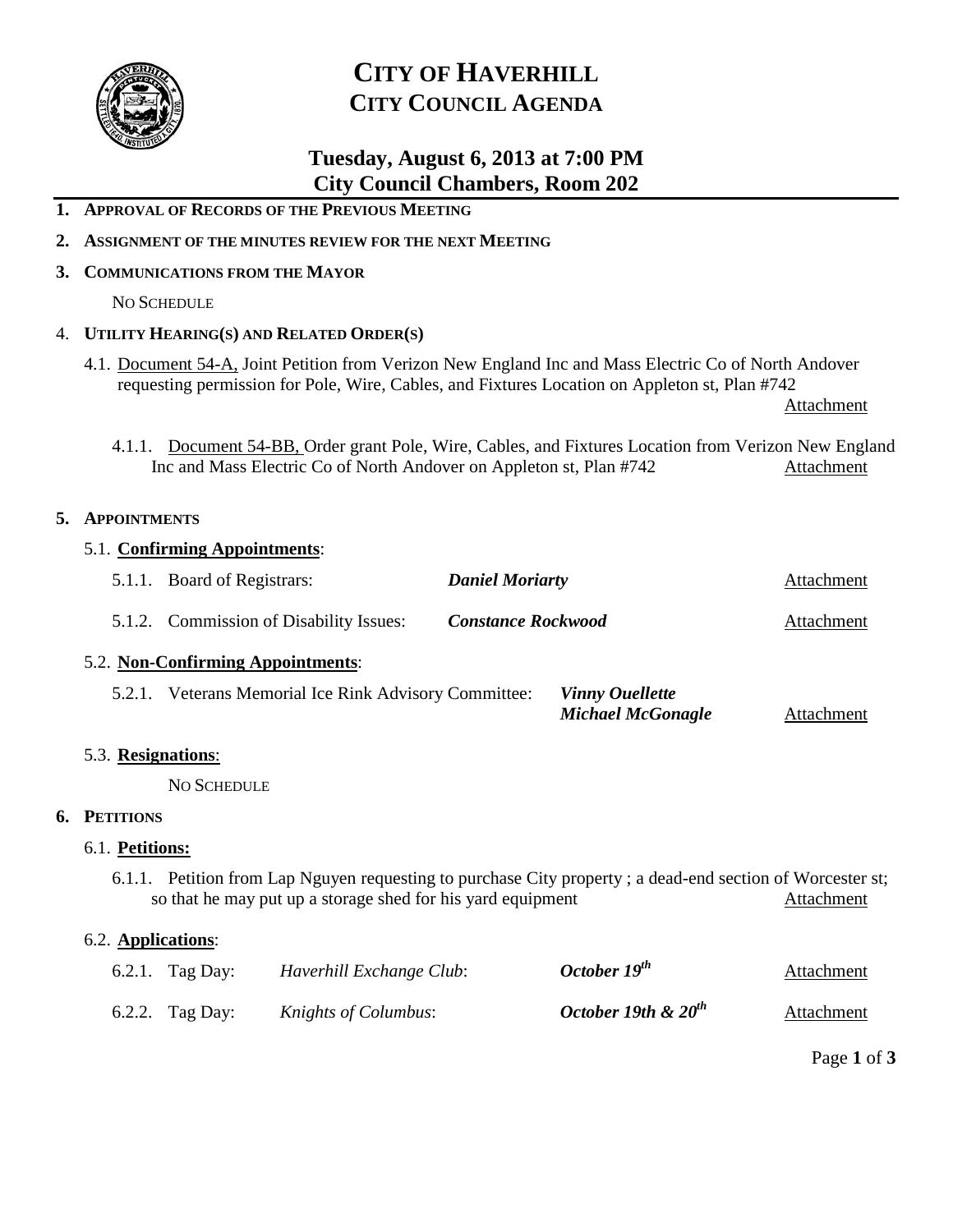

# **CITY OF HAVERHILL CITY COUNCIL AGENDA**

# **Tuesday, August 6, 2013 at 7:00 PM City Council Chambers, Room 202**

## 6.2.3. **Annual License Renewals:**

6.2.3.1.Buy & Sell 2nd Hand Articles: Cynthia J. Kalp, *El Dorado Pawn Shop,* 24 Emerson st

Attachment

| 6.2.3.2. Buy & Sell Old Gold: | Cynthia J. Kalp, El Dorado Pawn Shop                                                  | Attachment |  |
|-------------------------------|---------------------------------------------------------------------------------------|------------|--|
| 6.2.3.3. Pawnbroker:          | Cynthia J. Kalp, El Dorado Pawn Shop                                                  | Attachment |  |
| $6.2.3.4$ . Limousines:       | Raif Wakim, <i>Bon Voyage Limo</i> , <i>Inc</i> , 695 Main st (2 Limos)<br>Attachment |            |  |

### 7. **HEARINGS AND RELATED ORDERS:**

- 7.1. Order: authorize Mayor to execute certain easements relative to real property located on 45 Wingate st; Assessors Map 302, Block 55 Lot 3 and 77 Washington st; Assessors Map 301, Block 52, lot 5 for purpose of installing and attaching lighting to the side of the building to illuminate passage ways between the building and adjacent buildings or structures Attachment
- 7.2. Order: authorize Mayor on behalf of City to execute a confirmatory easement to David Langlois Jr and Christina Langlois of 567 Washington st relative to right to continue to maintain an encroachment of a building onto a public way known as Day Street Attachment

### 7.3. Ordinances (File 10 Days)

| 7.3.1. Ordinance re: Zoning, Amend City Code Chapter 255, Table of Use and Parking Regulations, Page<br>8; to allow Medical Marijuana Dispensary/Treatment centers to be located only in our business parks<br>File 10 days            | Attachment |  |  |  |  |
|----------------------------------------------------------------------------------------------------------------------------------------------------------------------------------------------------------------------------------------|------------|--|--|--|--|
| 7.3.2. Ordinance re: Parking, Delete Handicap Parking, 23 Hillside st<br>File 10 days                                                                                                                                                  | Attachment |  |  |  |  |
| 8. UNFINISHED BUSINESS OF PRECEDING MEETINGS                                                                                                                                                                                           |            |  |  |  |  |
| 8.1. Document 77, Petition from Scott Helmers, President, Spotlight Playhouse requesting City waive fees<br>associated with the rental of the Nick Ross Auditorium for their theater productions<br><b>Continued from July 23 2013</b> | Attachment |  |  |  |  |
| 8.2. Document 82, Ordinance re: Salaries, All Departments- Non-Union<br><b>Filed July 24 2013</b>                                                                                                                                      | Attachment |  |  |  |  |
| 8.3. Document 57-L, Councillor Macek requests a discussion regarding a request for recertification of an<br>easement originally granted by the City in August 1992 involving premises at 567 Washington st                             |            |  |  |  |  |
| Postponed from July 24 2013                                                                                                                                                                                                            | Attachment |  |  |  |  |

Page **2** of **3**